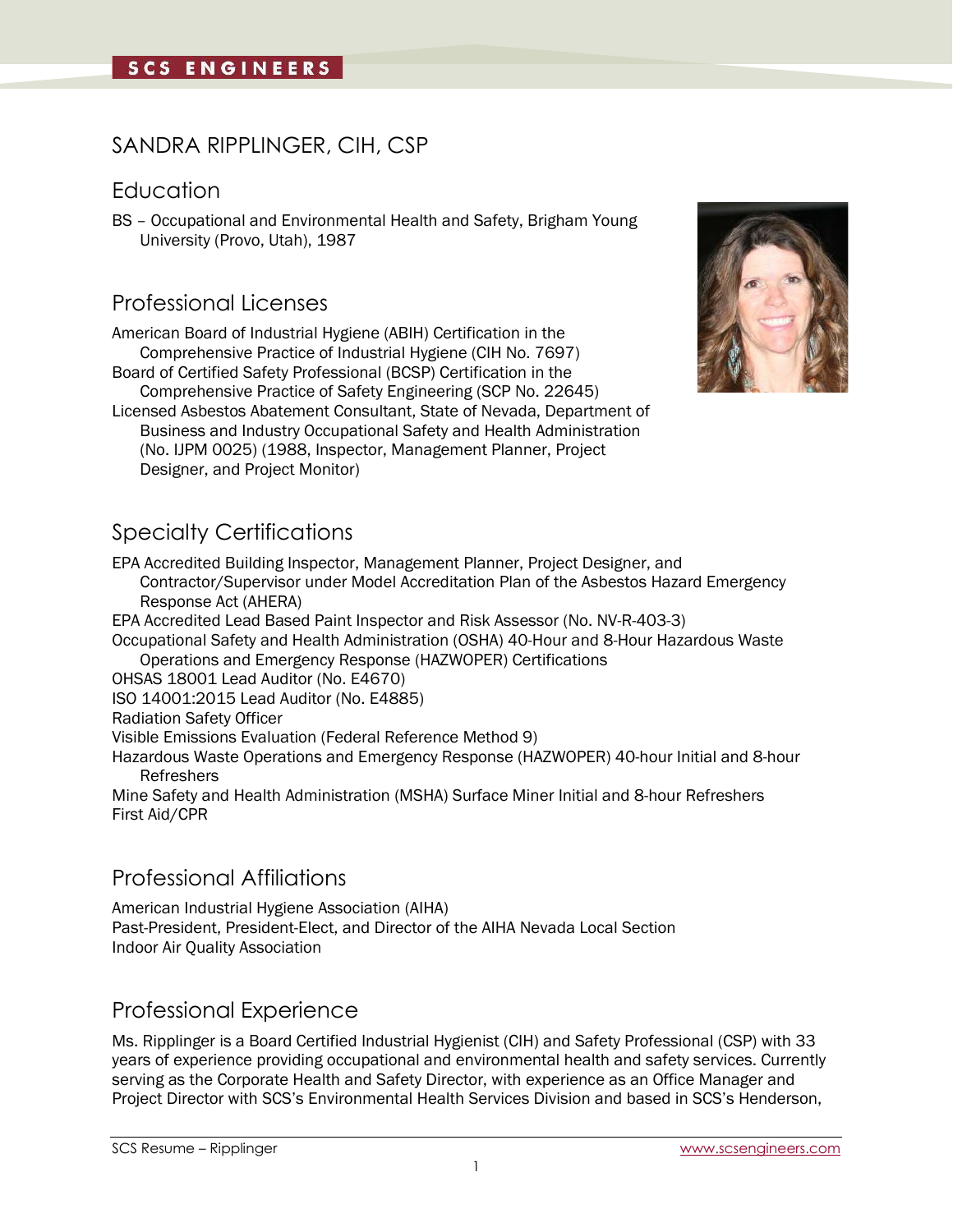### **SCS ENGINEERS**

NV office. Her experience includes providing program management and industrial hygiene expertise for facility health and safety audits, process safety management audits, training, environmental evaluations involving mold, indoor air quality, asbestos, lead-based paint, lead worker exposure, OSHA worker exposure, ionizing and non-ionizing radiation surveys and exposure issues, and hazardous waste drum sampling for unknowns. Her industrial hygiene and environmental consulting experience includes designing and overseeing remediation projects involving mold, asbestos, hazardous waste (metals and solvents), hazardous materials, polychlorinated biphenyls (PCBs), mercury, and other Resource Conservation and Recovery Act (RCRA) heavy metals; conducting both area and personal industrial hygiene sampling for metals, solvents, vapors, diesel exhaust constituents, mold, asbestos, and lead; conducting environmental sampling of soil, air, and water; and providing expert witness testimony.

Ms. Ripplinger has worked on Department of Defense contracts on the Nevada Test and Training Range and with regulators at local, state, and federal levels, and has performed hundreds of comprehensive industrial hygiene shop surveys, indoor air quality assessments, ionizing radiation, non-ionizing radiation, noise exposure studies, chemical exposure assessments, and workers' compensation and environmental investigations. She has supported many government agencies, large commercial companies (mining, construction, gaming), and residential development companies across the state of Nevada, and other states.

A representative sampling of Ms. Ripplinger's extensive project experience is provided below.

General Dynamic, Nationwide Provide Health and Safety Program Management to include; process safety management, hazard communication program, ammunition and explosives noise assessments, airborne heavy metals evaluations, general safety awareness training, safety program development, personal protective equipment assessments, and industrial hygiene program oversight.

**Clark County. NV.** During the current and past contracts. Ms. Ripplinger has served as the Principal Certified Industrial Hygienist/Certified Safety Professional providing industrial hygiene, safety, and environmental health services to Clark County, NV. Her duties included managing and performing assessments for an on-call contract for services including environmental evaluations involving mold assessments, remediation protocols, remediation oversight and monitoring, indoor air quality, asbestos, lead-based paint, lead worker exposure, hazardous building materials assessments, ergonomics, noise, training, OSHA complaint investigations, OSHA worker exposure and OSHA worker compensation investigations for Clark County facilities and personnel.

Verallia/St. Gobain/Ardough, Nationwide On-call industrial hygiene and safety services, to include; machine guarding assessments, Powered Industrial Truck Safety (PITs), train-the-trainer sessions, and general industrial hygiene and safety program services.

City of Henderson/College of Southern Nevada, NV. Ms. Ripplinger has served as a Certified Industrial Hygienist/Certified Safety Professional providing industrial hygiene, safety, and environmental health services to the City of Henderson. She has performed indoor air quality, asbestos, lead-based paint, mold, lead worker exposure, hazardous building materials assessments, ergonomics, and noise assessments for various City of Henderson/College of Southern Nevada personnel and facilities.

**Walmart** Conducted Indoor Air Quality assessments and provided recommendations for a complex warehouse configuration to include Heating Ventilation, and Air Conditioning (HVAC) and local exhaust ventilation system assessments. General area and potential personnel exposure evaluations were included.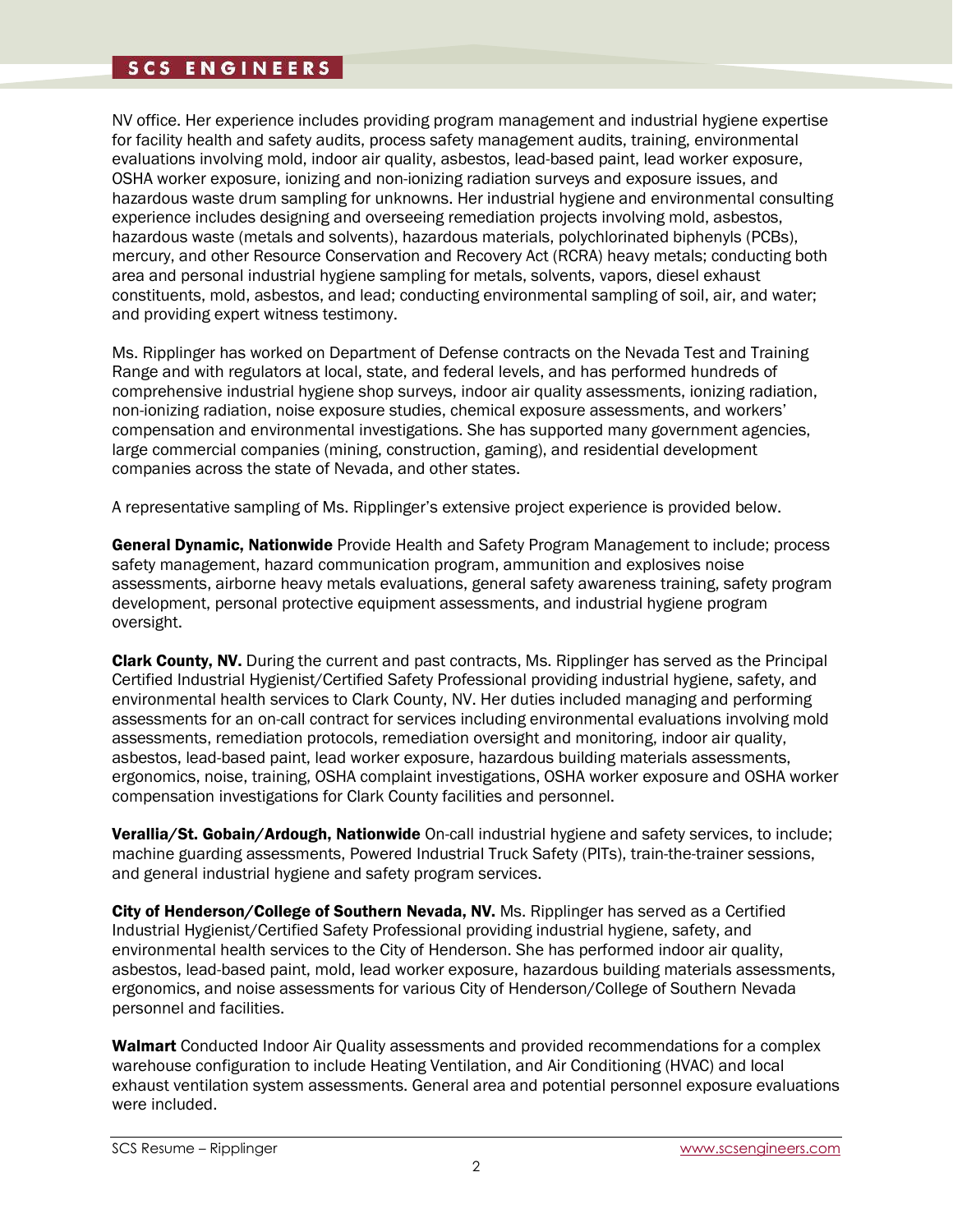### **SCS ENGINEERS**

Southern Nevada Regional Housing Authority, NV. During the current and past contracts, Ms. Ripplinger has served as the Principal Certified Industrial Hygienist/Certified Safety Professional responsible for conducting indoor air quality, asbestos and mold assessments and monitoring for over 2,000 homes and facilities operated by the Southern Nevada Regional Housing Authority. Assessments include sample collection, data gathering, and submittal to certified laboratories. Remediation/abatement recommendations, contractor oversight, clearance assessments, and all data and information are provided in a final written report.

U.S. Army Corps of Engineers (USACE), Sacramento, CA. Ms. Ripplinger conducts Hazardous Waste Operations and Emergency Response (HAZWOPER) refresher training on a quarterly basis for the USACE Sacramento District. SCS has a 5-year contract to update and provide ongoing training for engineers with HAZWOPER certifications.

Los Angeles Department of Recreation and Parks, Los Angeles, CA. Conducted a microbial assessment, and lead-based paint and asbestos surveys within an abandoned downtown facility slated for demolition. The project included collecting X-ray Fluorescence (XRF) samples for painted surfaces, collecting bulk surface microbial and bulk asbestos samples and submitting them to an accredited laboratory for analysis. Data was evaluated and interpreted, and recommendations were provided in a site assessment and demolition report.

Nevada Test and Training Range (NTTR)/Nevada Test Site (NTS), NV. Certified Industrial Hygienist/Certified Safety Professional providing industrial hygiene, safety, and environmental health services to various organizations at the NTTR, NTS, and associated ranges in Nevada. Duties included OSHA 300 Log maintenance and reporting, accident/injury investigations, soil and water contamination assessments, sample collection, and remediation recommendations. Duties also included managing and performing assessments for ionizing and non-ionizing radiation, indoor air quality, asbestos, lead-based paint, lead worker exposure, hazardous building materials assessments, ergonomics, noise, training, OSHA worker exposure monitoring, and OSHA worker compensation investigations for NTTR/NTS facilities and personnel. Ms. Ripplinger currently holds a DOD TS/SCI Security Clearance.

U.S. Bureau of Reclamation, Hoover Dam, Boulder City, NV. Conducted noise assessments, including sound level surveys and noise dosimetry for personnel working within the facility, and provided associated recommendations and details for a hearing conservation program. Conducted lead-based paint assessments of the turbines and overflow channels. The project included development of lead-based paint abatement plans, sample collection to monitor employees and general areas for airborne lead during remediation activities, and providing clearance sampling upon completion of abatement activities. All project tasks were documented and summarized in a detailed project report.

Southern Nevada Health District, NV. Ms. Ripplinger serves as a Certified Industrial Hygienist/ Certified Safety Professional providing industrial hygiene, safety, and environmental health services to the Southern Nevada Health District. She has performed indoor air quality, asbestos, lead-based paint, lead worker exposure, hazardous building materials assessments, and ergonomics assessments for various Southern Nevada Health District projects and personnel.

Regional Justice Center, Las Vegas, NV. Managed and conducted several indoor air quality and microbial assessments in various offices within the Regional Justice Center. Indoor air quality assessments include collecting data for carbon dioxide, carbon monoxide, temperature, relative humidity, and particulates. Visual inspection of various HVAC components and review of maintenance schedules are included as part of the assessments. Asbestos and microbial assessments include visual assessment, data collection (air and/or surface samples, as needed),